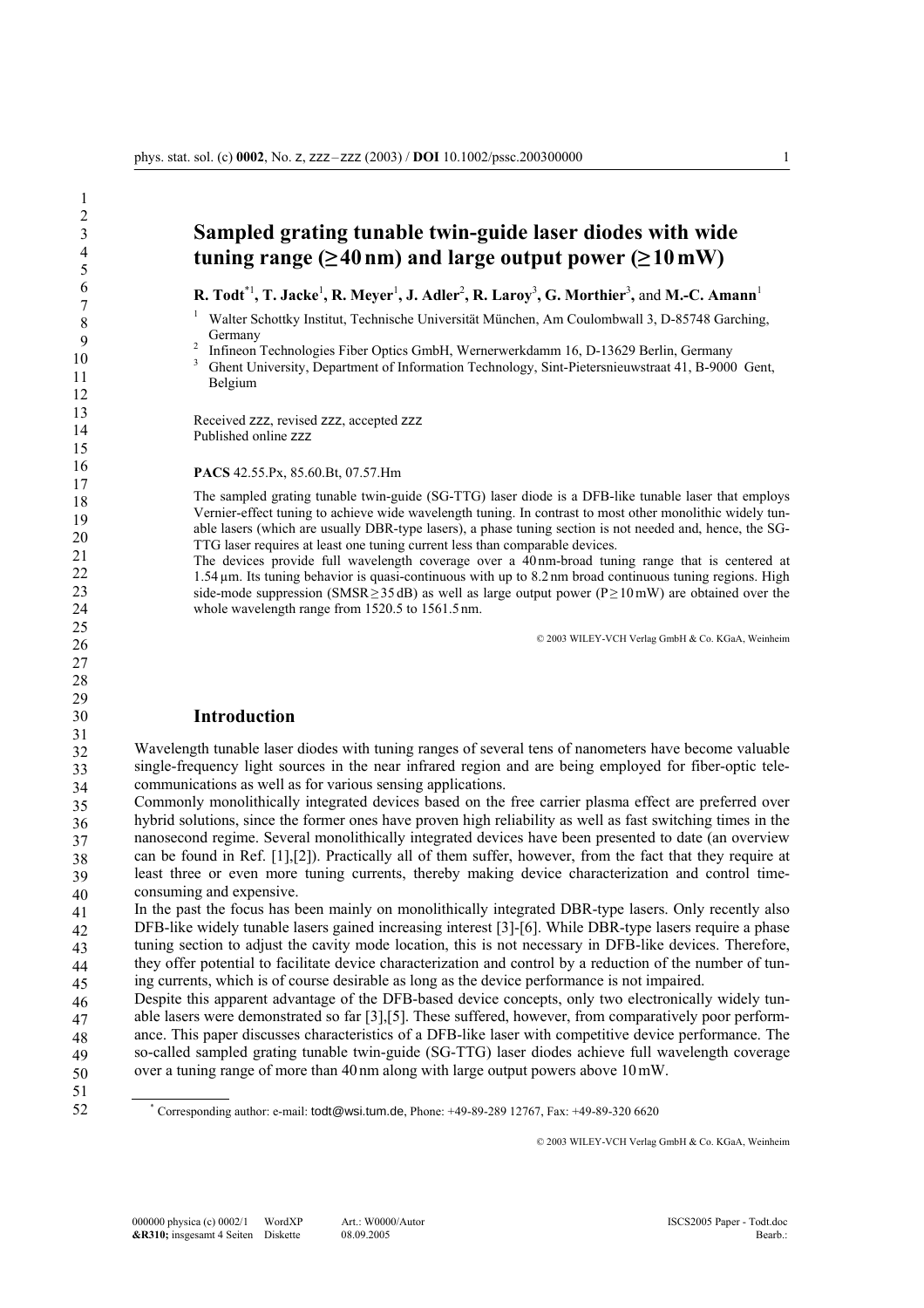#### **Device structure and fabrication**

The SG-TTG laser, as schematically depicted in Fig. 1a, is based on the DFB-TTG laser [8]. In the SG-TTG laser [5], the vertically integrated tuning layer is longitudinally split into two sections, that contain sampled gratings (SG's) instead of DFB gratings. The sampling periods ( $\Lambda_{S1}$  and  $\Lambda_{S2}$ ) of the SG's in the front and rear tuning section are slightly different. Thus, the comb-like reflection spectra of the SG's possess a slightly different periodicity, which permits the use of Vernier-effect tuning [9] to achieve wide quasi-continuous wavelength coverage. Whereas continuous tuning is obtained by tuning both reflectors simultaneously, large wavelength jumps, so-called supermode hops, are obtained by tuning one reflector while leaving the other one unchanged. Due to the vertical integration of active and tuning section, the laser behaves in essence like a DFB laser. Therefore, a phase tuning section is not necessary and only two tuning currents are required.

14 15 16 17 18 19 20 21 22 The devices were realized in a buried heterostructure design using the GaInAsP/InP material system. All four epitaxial steps were carried out in an Aixtron AIX 200/4 metal-organic vapor phase epitaxy (MOVPE) system. The bandgap-wavelength diagram of TTG ridge structure is shown in Fig. 1b. The active region is formed by an asymmetric separate confinement heterostructure (SCH), containing a strained layer multi-quantum-well (SL-MQW) with eight compressively strained (∆*a*/*a*~0.8%) GaInAsP wells. The emission peak of the MOW was adjusted to a wavelength of 1.55 µm. The asymmetric design of the SCH was chosen to enhance the confinement of the optical mode within the QW's and the tuning layer. According to our model calculations, the confinement of the optical field is 7.5 and 46% for the QW's and the tuning layer, respectively.

23 24 25 26 The SG's were fabricated by a combination of holograhpy and optical lithography. The gratings with a pitch of 236 nm were etched into the tuning layer. The effective coupling coefficient  $\kappa_{\text{eff}}$  is estimated to be  $\sim$ 10cm<sup>-1</sup>. The SG's have been designed to obtain a reflection peak spacing of 5.0 and 5.5nm in the front and rear reflector, respectively.

27 28 29 30 31 Since facet reflections would interfere with the SG reflection spectrum and cause distortions, the front and back facets were formed by a combination of anti-reflection (AR) coatings and window structures [10] in order to obtain a facet reflectivity of below 10<sup>−</sup><sup>3</sup> . The 1200µm-long and 1.3µm-broad buried mesa was terminated approximately 30µm before the facet.



**Fig. 1** a) Schematic drawing of a widely tunable twin-guide laser diode with sampled gratings. For the sake of the clarity, the window structures have not been included in the figure. b) Bandgap-wavelength diagram of the TTG ridge structure in the transverse direction.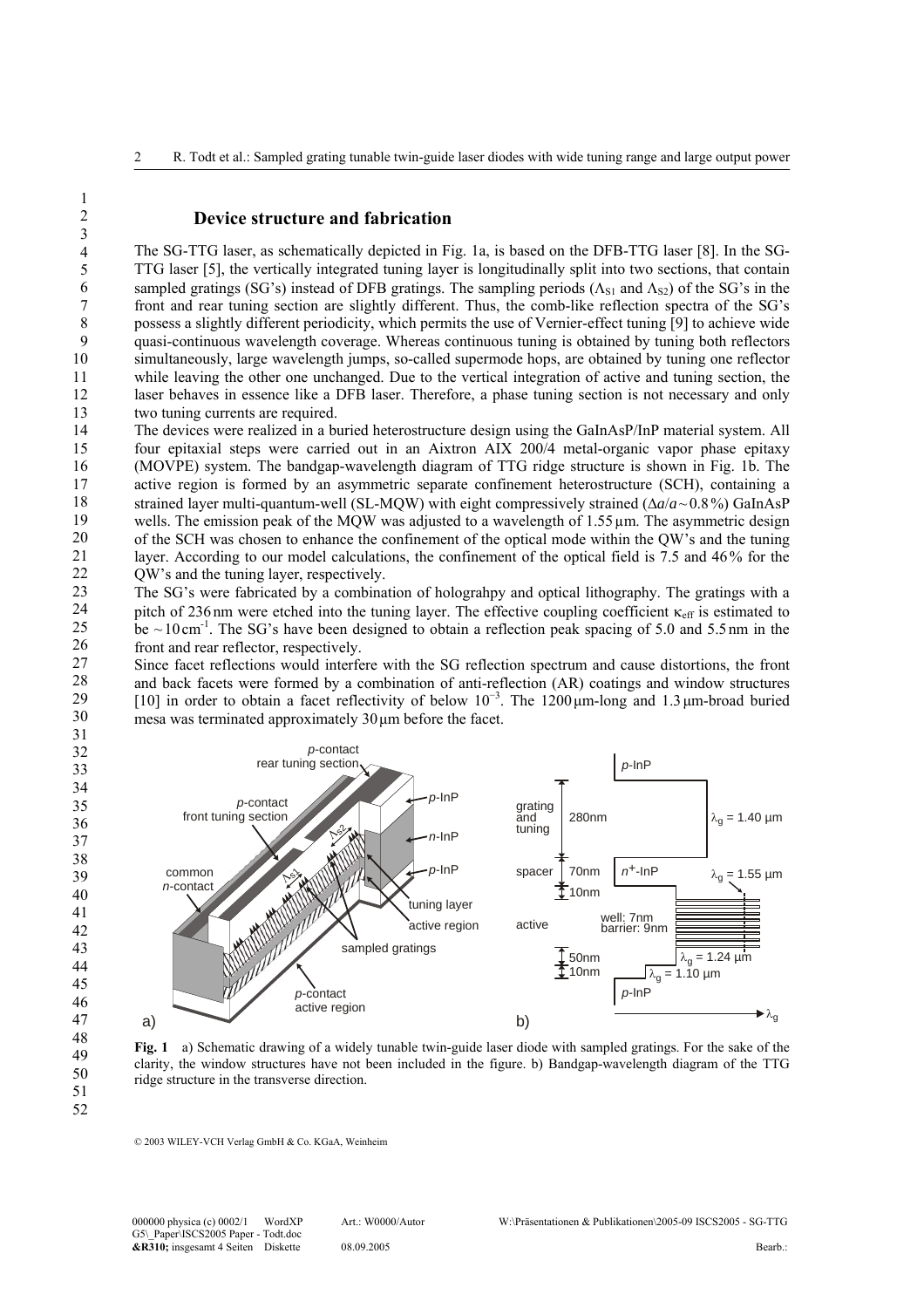### **Results and discussion**

1 2 3

21

27

4 5 6 The characterization of the devices has been carried out at a heatsink temperature of 20°C. Without applying any tuning currents, the lasing threshold is reached at an active region current of 27mA, corresponding to a threshold current density of only 1.7kA/cm<sup>2</sup>.

7 8 9 10 11 12 The tuning characteristics of the SG-TTG laser diodes have been investigated by sweeping both tuning currents in a non-linear way up to a maximum current of 45mA, while keeping the active region current constant at 250mA. The resulting wavelength map of a typical device is shown in Fig. 2a. The map reveals the location of the various supermodes. These are separated by  $\sim$  5 nm, in close agreement with the SG design. Within these supermodes, the emission wavelength can be continuously and mode-hop-free tuned by up to 8.2nm.

13 14 15 16 17 18 The behavior of the side-mode suppression ratio (SMSR) and the output power during tuning along the exemplary tuning curve, indicated as dotted white line in Fig. 2a, is shown in Fig. 2b. At zero tuning current, the laser emits at 1551.7nm. Exploiting the free carrier plasma effect for tuning, the emission wavelength decreases with increasing tuning current while tuning along the supermode. SMSR as well as output power decrease linearly and show only minor variations during tuning, thereby confirming the continuous tuning behavior.

19 20 22 23 24 25 26 28 29 30 The decrease of the output power during tuning is due to tuning induced losses and also contributes to some extent to the decrease of the SMSR. Most of the decrease in the SMSR is, however, caused by the rather strong spectral variation of the modal gain. Spectral gain measurements have shown that the slope of the gain curve strongly depends on the active region carrier density. While the spectral gain distribution is quite flat as long as the carrier density inside the active region is relatively low (corresponding to threshold current densities of  $\langle 2kA/cm^2$ ), the slope of the gain curve is quite pronounced for higher carrier densities (corresponding to threshold current densities of  $> 3 \text{ kA/cm}^2$ ). Such high threshold current densities are reached during tuning because the tuning induced losses need to be compensated. Furthermore, it should at this point be noted that the SMSR is limited by neighboring supermodes, which means that the variation of the modal gain over a distance of  $\sim$  5 nm is the decisive figure of merit. In the worst case the spectral gain variation decreases the modal threshold gain difference by up to  $4-5 \text{ cm}^{-1}$  and, thereby, strongly impair the SMSR. Optimization of the spectral gain distribution provides, therefore, great potential for further improving the device performance.



**Fig. 2** a) Wavelength map of an SG-TTG laser diode. The various supermodes are enclosed by bold lines. Thin solid lines within the supermodes indicate iso-wavelength contours that are spaced in 1.0 nm intervals and are shown as a visual aid for determining the continuous tuning range of each supermode. b) Output power and side-mode suppression ratio along the exemplary tuning curve, which is indicated as dotted white line within the wavelength map. Within the supermode, continuous mode-hop free wavelength tuning of up to 8 nm is possible.